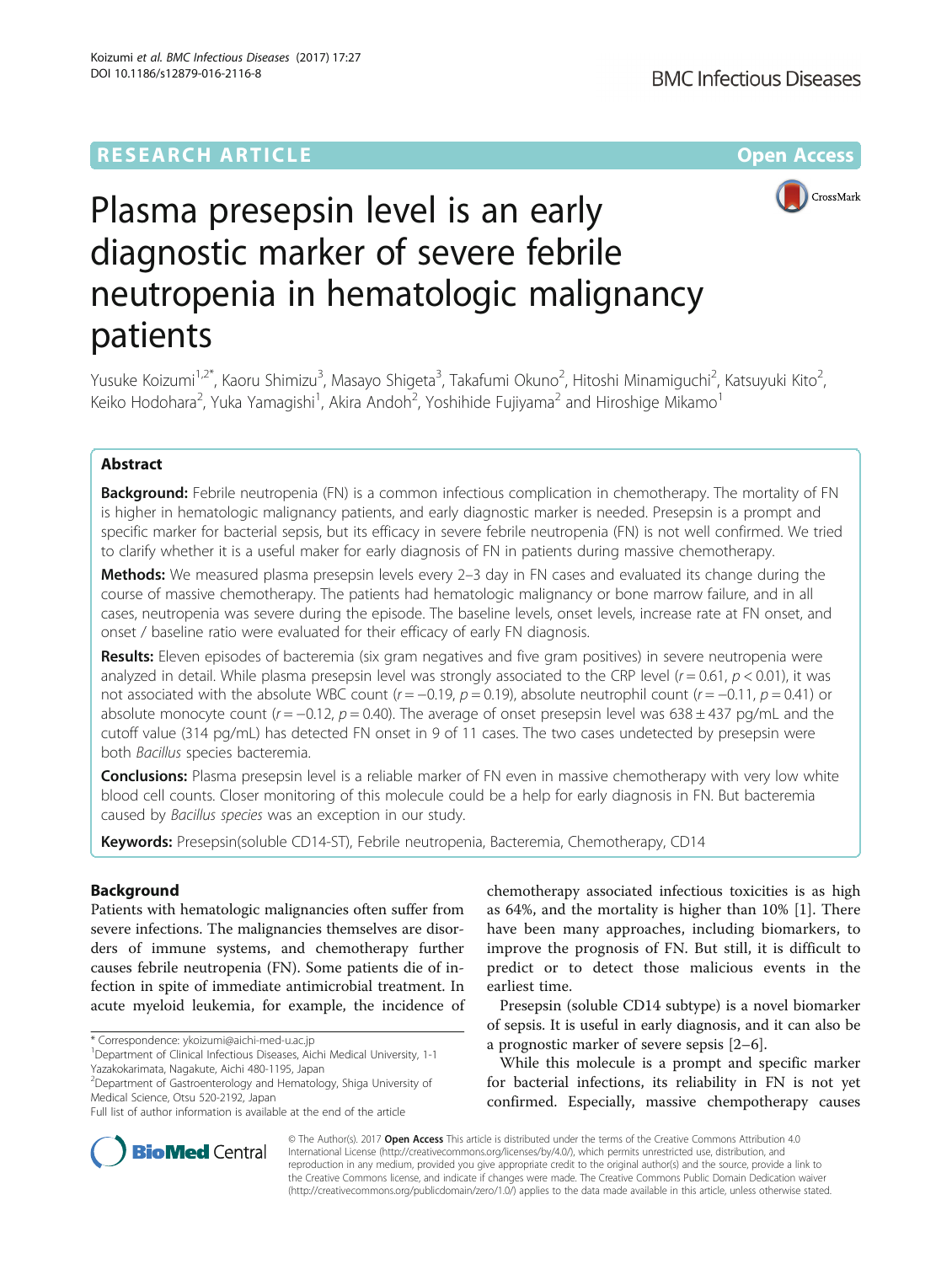severe cytopenia including CD14 expressing neutrophils or monocytes. Because presepsin derives from CD14 [\[7](#page-7-0)], severe neutropenia can cause false-negativity of this molecule.

Thus, we conducted a simple study of plasma presepsin measurements to find answer to two practical questions;

- 1) Does presepsin rise in bacteremia cases even in the setting of severe neutropenia?
- 2) Is plasma presepsin level a useful maker for early diagnosis of FN?

## Methods

## Study population

This study was conducted in Shiga University of Medical Science Hospital, from May 2014 to October 2014.

During the period, plasma samples were collected from hematologic malignancy and bone marrow failure patients under chemotherapy. The patients received conventional induction chemotherapy or hematopoietic stem cell transplantation (HSCT) and all of them experienced severe neutropenia.

We evaluated the plasma presepsin levels in febrile neutropenia group (FN group). And we compared the values with those of control cases, afebrile neutropenia group (AFN group).

We defined two groups as follows;

- 1) FN group patients are those diagnosed of bacteremia during neutropenic period (WBC count less than 1,000/μL or neutrophil count less than 500 /μL). Pathogens were identified in blood cultures and patients were treated with appropriate antimicrobial therapy.
- 2) AFN group patients were those who had no febrile episodes for 3 weeks after chemotherapy. They received no antimicrobials during the course.

## Plasma presepsin level measurement

We made regular blood examination every 2–3 day (approximately on days 1,3,5,8,10,12 and 15) of chemotherapy. After centrifugation within 2 h after phlebotomy, the plasma was preserved in −80 °C till measurement.

Plasma presepsin level was measured by a rapid chemiluminescent enzyme immunoassay on the fully automated PATHFAST® immunoanalyzer (Mitsubishi Chemical Medience Corporation, Tokyo, Japan) [\[8\]](#page-7-0). We defined the cut-off value 314 pg/mL according to manufacturer's instruction.

## Evaluation

We evaluated serial change in plasma presepsin levels at regular intervals.

Specifically, the value obtained on day −1 to 1 of chemotherapy was defined as baseline level. We defined the first day of fever onset ( $\geq 38.0$  °C) as the "onset day". Blood culture was routinely obtained within ±1 day of fever onset.

The "onset plasma presepsin level (onset level)" was defined as the result on the day of fever and blood culture positivity.

And the presepsin increase rate (IR) was defined as

$$
IR(\%) = \frac{{\text{[onset level)}}{\text{[previous level]}} / {\text{(previous level)}} \times 100}{\text{ Blood examination interval}}
$$

The onset levels within one episode, presepsin IR around the day of febrile neutropenia onset, and onset / baseline ratio were evaluated.

## Statistical analysis

We performed Student's  $t$ -test for comparisons of two independent groups of sampled data. The data were expressed as mean  $\pm$  standard deviation. P values of <0.05 were considered evidence of a significant difference.

The linear dependence between the two variables was assessed by Pearson's product–moment coefficient. R and Rho values ≥0.7 were considered to define a strong correlation between variables, respectively. And R and Rho ranging between 0.69 and 0.5 and 0.49 to 0.3 were considered to define moderate and low correlation, respectively.

We analyzed data using the statistical software JMP® 10 (SAS Institute Inc., Cary, NC, USA).

### Results

### Patient background (Table [1\)](#page-2-0)

Table [1](#page-2-0) shows the patient characteristics.

There were five myeloid diseases, including three acute myeloid leukemia (AML), 1 myelodysplastic syndrome (MDS) RAEB2, and 1 severe aplastic anemia (AA).

Other five cases were lymphoid diseases, including two malignant lymphoma (ML), two multiple myeloma (MM), and one acute lymphoid leukemia (ALL).

All the cases were on chemotherapy; six on induction therapy, three on myeloablative conditioning regimen for hematopoietic stem cell transplantation, and one on consolidation therapy. All the regimens had potentials of severe myelosuppression.

The Nadir WBC count during the chemotherapy was  $0-100/\mu L$  in nine out of ten cases. There were no cases with severe renal failure.

## Episodes of febrile neutropenia (Table [1\)](#page-2-0)

Eleven episodes of febrile neutropenia were observed in ten patients; 9 with primary bacteremia, 1 with severe pneumonia, and 1 with skin & soft tissue infection.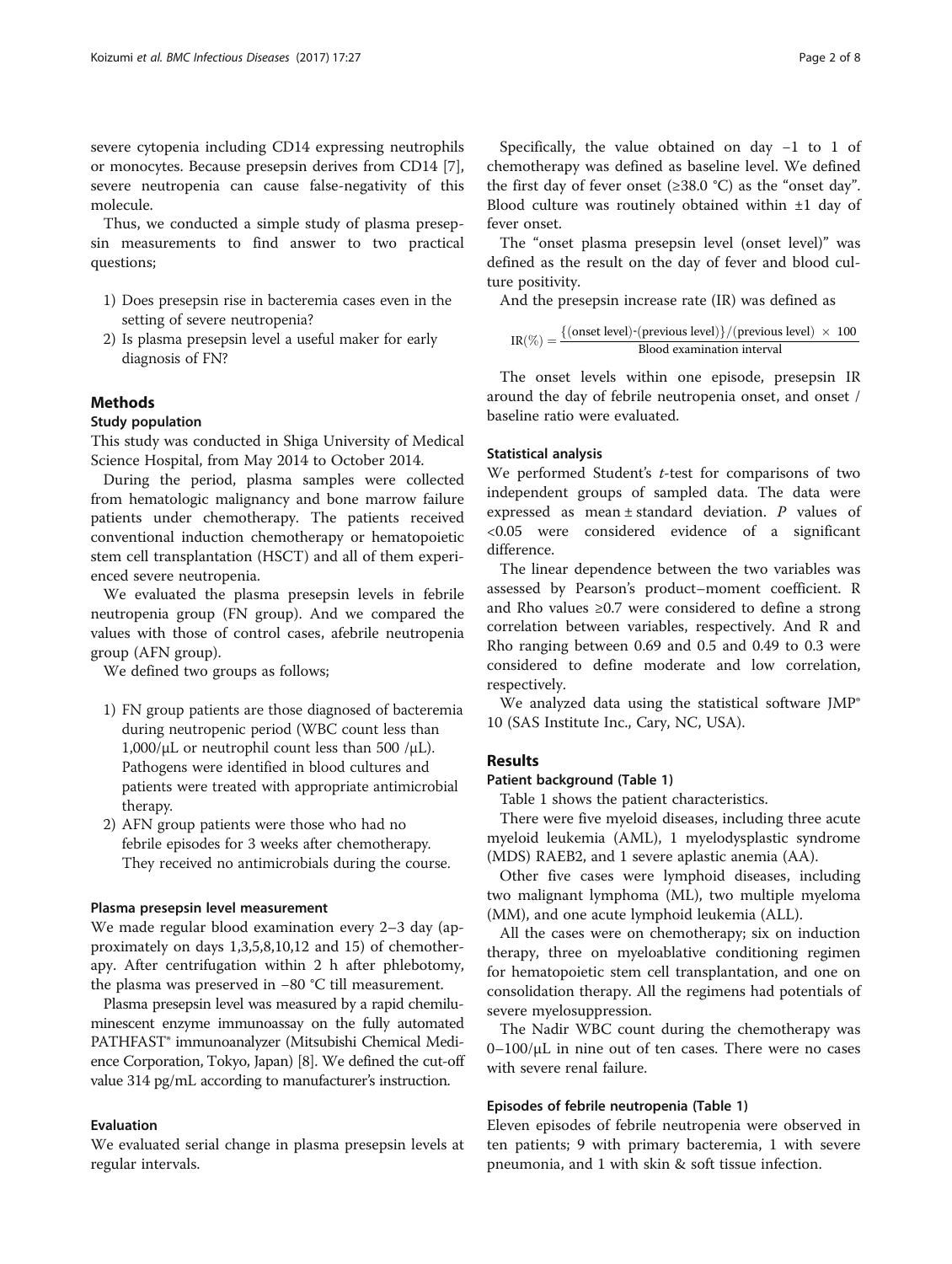## <span id="page-2-0"></span>Table 1 Patient characteristics

| Comorbidities                                           | Acute myeloid leukemia                                             | 3              |
|---------------------------------------------------------|--------------------------------------------------------------------|----------------|
|                                                         | multiple myeloma                                                   | $\mathfrak{D}$ |
|                                                         | malignant lymphoma                                                 | 2              |
|                                                         | acute lymphoid leukemia                                            | 1              |
|                                                         | myelodysplastic syndrome                                           | 1              |
|                                                         | aplastic anemia                                                    | 1              |
| chemotheapy                                             | induction therapy                                                  | 6              |
|                                                         | conditioning regimen<br>hematopoietic stem cell<br>transplantation | 3              |
|                                                         | consolidation therapy                                              | 1              |
| Nadir WBC count during<br>the chemotherapy              | $0 - 100$ / $\mu$ L                                                | 9              |
|                                                         | 101-500/µL                                                         | 1              |
|                                                         | $501 - / \mu$                                                      | 0              |
| focus of infection <sup>a</sup>                         | primary bacteremia                                                 | 9              |
|                                                         | severe pneumonia                                                   | 1              |
|                                                         | skin & soft tissue infection                                       | 1              |
| pathogens identified in blood cultures                  |                                                                    |                |
| Gram negatives                                          |                                                                    | 6              |
| K.pneumoniae                                            |                                                                    | 3              |
| E.coli                                                  |                                                                    | 1              |
| E.aerogenes                                             |                                                                    | 1              |
| <b>B.fragilis</b>                                       |                                                                    | 1              |
| Gram positives                                          |                                                                    | 5              |
| S.epidermidis                                           |                                                                    | 1              |
| <i>S.hominis</i>                                        |                                                                    | 1              |
| <b>B.cereus</b>                                         |                                                                    | 1              |
| Bacillus sp.                                            |                                                                    | 1              |
| E.gallinarum                                            |                                                                    | 1              |
| days of the infection onset <sup>b</sup>                |                                                                    | 11.9 [3-18]    |
| average number of the samples<br>examined for presepsin |                                                                    | $6.5$ [4-9]    |

<sup>a</sup>focus denotes the entry site of bacteremia

<sup>b</sup>day 1 is defined as the day when chemotherapy regimen starts

Pathogens identified in blood cultures were, six gram negative bacteria (3 Klebsiella pneumoniae, 1 Escherichia coli, 1 Enterobacter aerogenes, and 1 Bacteroides fragilis) and five gram positive bacteria (1 Staphylococcus epidermidis, 1 Staphylococcus hominis, 1 Bacillus cereus, 1 Bacillus sp., and 1 Enterococcus gallinarum).

The onset of infection was on the day 11.9 (average, range [3–18]) of chemotherapy, and 6.5 (average, range [4–9]) samples per one case were examined for plasma presepsin level.

All FN patients survived bacteremia after receiving appropriate antimicrobial agents, though one case had severe acute respiratory distress syndrome requiring intensive care.

## Change of plasma presepsin levels in FN cases

Figure [1](#page-3-0) shows the changes in plasma presepsin level over time during a chemotherapy course. All the samples measured in this study are plotted in the figure.

The average of presepsin levels in myeloid diseases  $(384 \pm 369.9 \text{ pg/mL}$  was slightly lower than that of lymphoid diseases (384 ± 369.9 557 ± 493.5pg/mL, p  $= 0.11$ , Student's t-test).

There was no significant decrease within the first week of chemotherapy, which usually causes severe neutropenia.

The lowest value was 82.6 pg/mL scored in case 8, a multiple myeloma case, on day 8 of HSCT conditioning regimen. On that day, the patient was afebrile with WBC count of 100/μL, but 4 days later, he developed bacteremia with presepsin level of 503 pg/mL. The detailed trend of presepsin and CRP levels are shown in Additional file [1](#page-6-0): Table S1.

#### Plasma presepsin levels and other parameters

Figure [2a](#page-3-0) shows the relationship between plasma presepsin level and white blood cell count (WBC).

Plasma presepsin level was not significantly associated with the absolute WBC count  $(r = -0.19, p = 0.19)$ .

The median plasma presepsin level was 456.5 pg/mL in low WBC count below 100 /μL.

The plasma presepsin level was not associated with absolute neutrophil count ( $r = -0.11$ ,  $p = 0.41$ ) or absolute monocyte count ( $r = -0.12$ ,  $p = 0.40$ ), either. Meanwhile, plasma presepsin level was strongly associated to the CRP level  $(r = 0.61, p < 0.01,$  Fig. [2b.](#page-3-0))

We also examined the association between presepsin levels and renal function.

The plasma presepsin level was not associated with serum creatitine level ( $r = 0.08$ ,  $p = 0.55$ ), or estimated glomerular filtration rate (eGFR) ( $r = 0.21$ ,  $p = 0.12$ ).

## Baseline, onset plasma presepsin levels and increase rates in FN cases

Onset levels, increase rates (IR) and onset / baseline ratio of presepsin are shown in Table [2](#page-4-0)

The average baseline level was  $220 \pm 83.1$  (range 106–333) pg/mL and average onset level was  $638 \pm 437$ (range 217–1810) pg/mL.

In the episodes with gram negative bacteremia, onset levels were elevated beyond cut-off level in all cases (average 819 ± 520 pg/mL, range 341–1810 pg/mL).

In the episodes with gram positive bacteremia, onset levels were elevated in 3 out of 5 cases (average  $420 \pm 97.0$  pg/mL, range 217–644 pg/mL). The onset presepsin levels are slightly higher in gram negative bacteremia than gram positive bactermia ( $p = 0.14$ , Student's t-test). Two cases of Bacillus bacteremia (case 10,11) showed no elevation of onset presepsin levels at the onset time.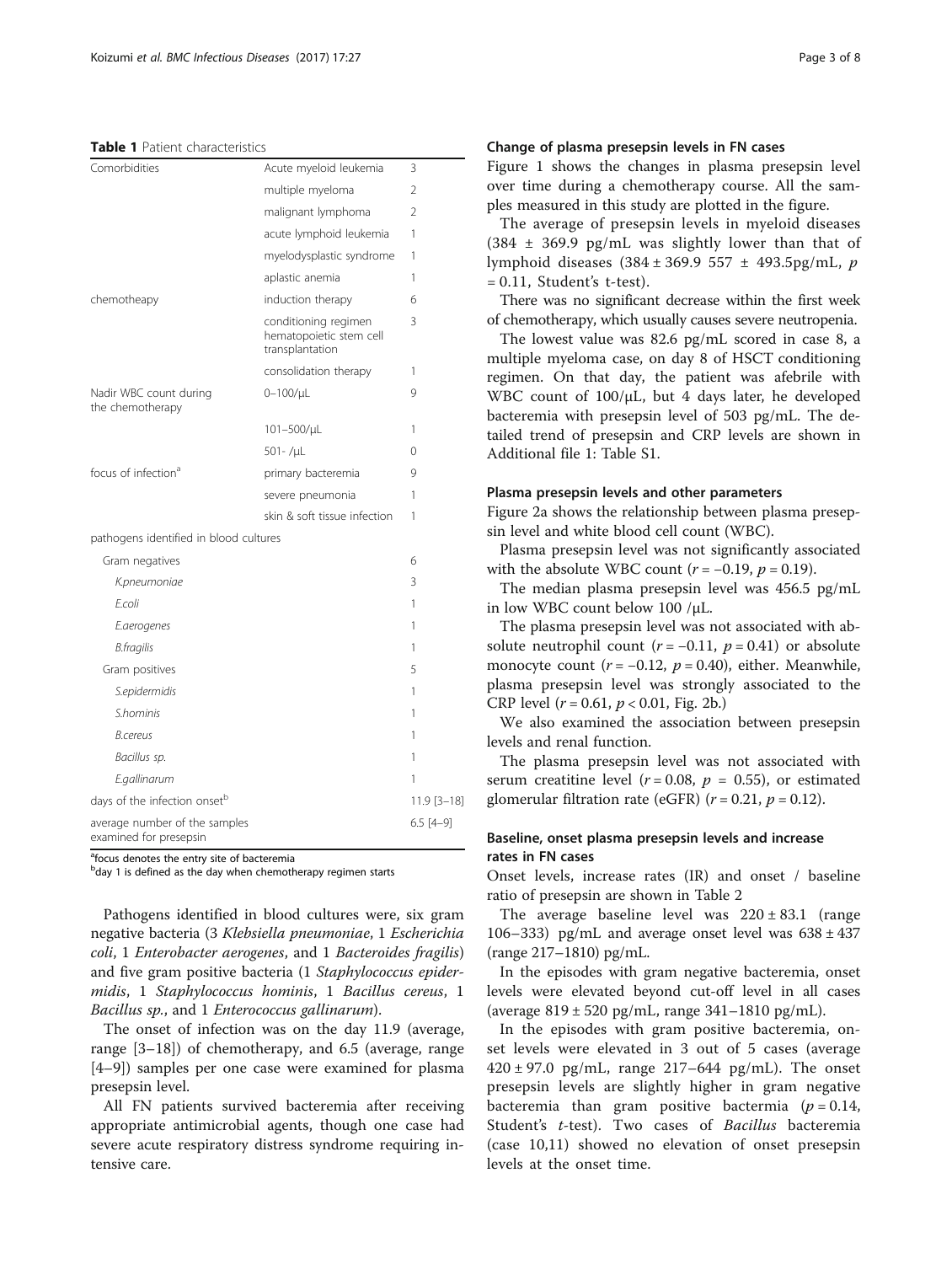<span id="page-3-0"></span>

lower in myeloid malignancies. Note that most of the presepsin values are above 100 pg/mL, suggesting that it maintains certain levels even in severe neutropenic state



Fig. 2 Plasma presepsin levels and other parameters measured at the same time point. a Plasma presepsin levels white blood cell count. White blood cell count and plasma presepsin levels were plotted. Plasma presepsin levels were not significantly associated to the absolute white blood cell count( $r = -0.19$ ,  $p = 0.19$ ). Plasma presepsin level was not associated with neutrophil count, or monocyte count, either (data not shown). **b** Plasma presepsin levels and C-reactive protein (CRP) levels. CRP levels and plasma presepsin levels were plotted. Plasma presepsin levels were strongly associated to the CRP levels.  $(r = 0.61, p < 0.01)$ 

The average increase rate  $(IR)$  was 44 (range 1–112) % and, nine out of 11 bacteremic FN cases showed IR of more than 30%.

When we apply onset value  $\geq$  314 pg/mL and/or IR larger than 30% as positive findings, we could detect 10 out of 11 febrile neutropenia cases.

Or, onset / baseline ratio above two has detected 10 out of 11 cases.

## Presepsin levels in representative cases

We show representative FN cases, demonstrating the efficacy of plasma presepsin levels in early diagnosis of septicemia.

Case 3 (Fig. [3a\)](#page-5-0) shows typical clinical course of gram negative bacteremia in a case with B cell lineage acute lymphoid leukemia. The onset of febrile neutropenia was on day 10 of consolidation therapy. On day 9, presepsin was elevated to 558 pg/mL while CRP was within normal range at the same time. The blood culture on day 10 has detected K.pneumoniae.

Case 4 (Fig. [3b\)](#page-5-0) shows the dynamics of presepsin levels in MDS case. On day 1 of chemotherapy, presepsin level was not elevated in spite of marked leukocytosis and tumor fever. On day 5, presepsin elevated and cefepime was started, and on day 8, the patient developed methicillin resistant S.hominis bacteremia. Probably the elevation of presepsin suggested uncontrolled bacteremia with the organism resistant to cefepime. Meropenem and vancomycin was started, and soon the fever has subsided, accompanied by presepsin level decrease. One day after cessation of antibiotics, the case developed high fever due to *K. pneumoniae* bacteremia. Presepsin was measured 6 h prior to fever and chills, and was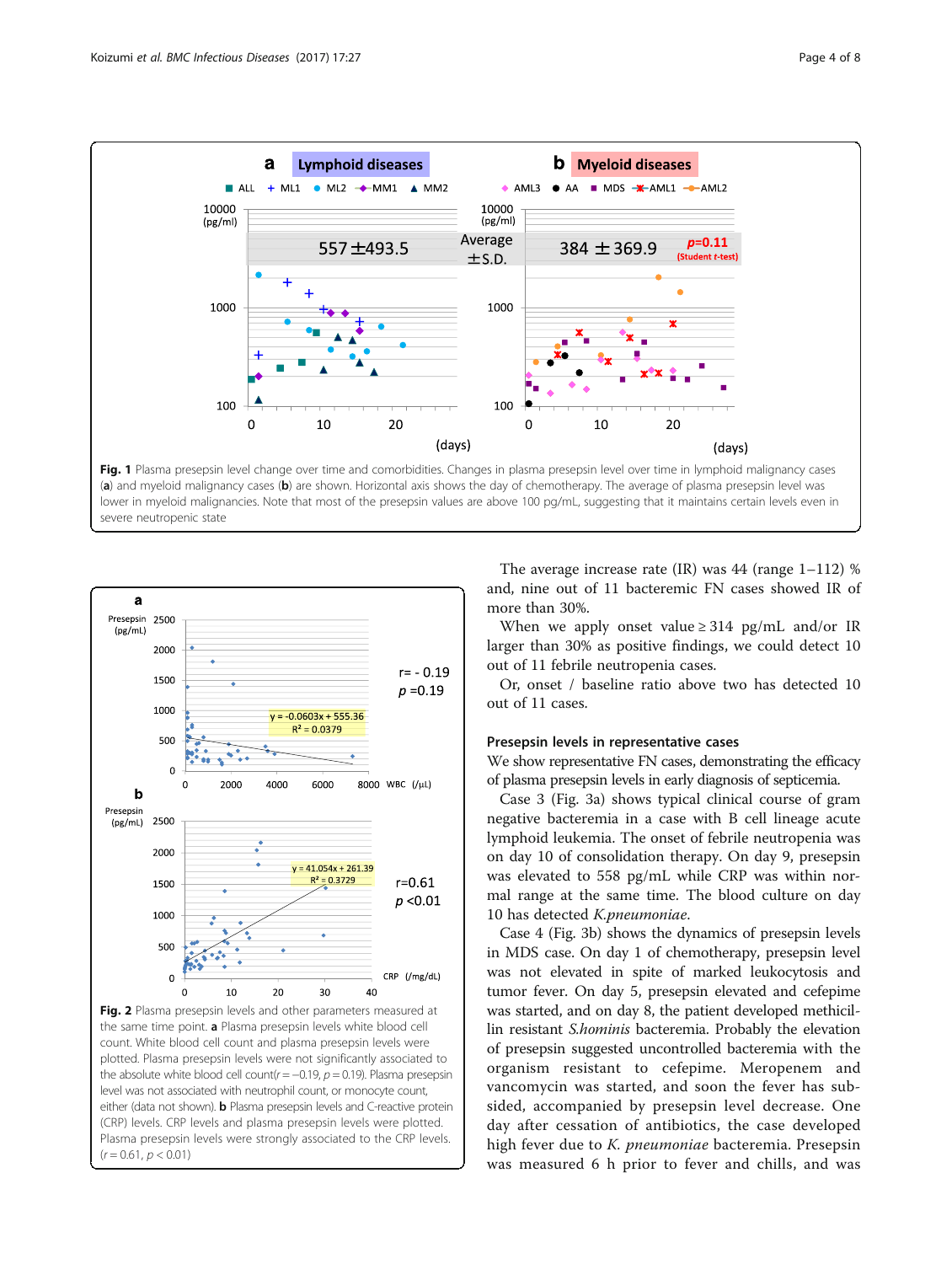<span id="page-4-0"></span>

| Pathogen identified<br>in blood culture<br>Kpneumoniae<br>Kpneumoniae<br>K.pneumoniae<br>S.epidernidis<br>E.gallinarum<br>Eaerogenes<br><b>B.fragilis</b><br>E.coli<br>Commobidity<br>NDS<br><b>AML</b><br>AML<br>$\geqslant$<br>$\lessapprox$<br><b>ALL</b><br>$\equiv$<br>$\equiv$<br>Average (gram<br>negatives)<br>Case<br>$\infty$<br>$\overline{\phantom{0}}$<br>$\sim$<br>$\overline{5}$<br>$\circ$<br>$\sim$<br>$\overline{\phantom{a}}$ | 280<br>206<br>169<br>330<br>187 | Baseline<br>level | Onset                       | Previous<br>level | blood examination                                 | Increase         | Onset /Baseline          | Blood cell counts                       | Remarks                        |
|--------------------------------------------------------------------------------------------------------------------------------------------------------------------------------------------------------------------------------------------------------------------------------------------------------------------------------------------------------------------------------------------------------------------------------------------------|---------------------------------|-------------------|-----------------------------|-------------------|---------------------------------------------------|------------------|--------------------------|-----------------------------------------|--------------------------------|
|                                                                                                                                                                                                                                                                                                                                                                                                                                                  |                                 |                   | level                       |                   | interval <sup>a</sup>                             | rate             | ratio                    | at onset day (/µL)                      |                                |
|                                                                                                                                                                                                                                                                                                                                                                                                                                                  |                                 | (pg/mL)           | (pg/ml)                     | (pg/mL)           | (day)                                             |                  |                          | neutrophils<br><b>VBC</b>               |                                |
|                                                                                                                                                                                                                                                                                                                                                                                                                                                  |                                 |                   | 760                         | 329               | 4                                                 | 33%              | 2.71                     | $\sim$<br>300                           | pneumonia(ARDS) . ICU<br>xtay  |
|                                                                                                                                                                                                                                                                                                                                                                                                                                                  |                                 |                   | 562                         | 296               | $\sim$                                            | 30%              | 2.73                     | $\circ$<br>200                          | bacteremia                     |
|                                                                                                                                                                                                                                                                                                                                                                                                                                                  |                                 |                   | 558                         | 279               | $\sim$                                            | 50%              | 2.98                     | $\circ$<br>200                          | bacteremia                     |
|                                                                                                                                                                                                                                                                                                                                                                                                                                                  |                                 |                   | 341                         | 186               | $\sim$                                            | 42%              | 2.02                     | $\circ$<br>200                          | bacteremia                     |
|                                                                                                                                                                                                                                                                                                                                                                                                                                                  |                                 |                   | 1810                        | 330               | 4                                                 | 112%             | 5.48                     | $\circ$<br>100                          | bacteremia                     |
|                                                                                                                                                                                                                                                                                                                                                                                                                                                  |                                 |                   |                             |                   |                                                   |                  |                          |                                         | bacteremia                     |
|                                                                                                                                                                                                                                                                                                                                                                                                                                                  | 201                             |                   | 884                         | 201               | $\supseteq$                                       | 33%              | 4.4                      | $\circ$<br>$<100$                       | bacteremia +<br>diverticulitis |
|                                                                                                                                                                                                                                                                                                                                                                                                                                                  |                                 | $229 \pm 62.4$    | $819 \pm 520$               |                   |                                                   | 50%              | $3.39 \pm 1.29$          |                                         |                                |
|                                                                                                                                                                                                                                                                                                                                                                                                                                                  | 320                             |                   | $\mathcal{A}$               | 361               | $\sim$                                            | 39%              | 2.01                     | $\circ$<br>< 100                        | bacteremia + HPS               |
|                                                                                                                                                                                                                                                                                                                                                                                                                                                  | $\equiv$                        | $\circ$           | 503                         | 234               | $\sim$                                            | 57%              | 4.34                     | $\circ$<br>100                          | bacteremia + CRBSI             |
| <b>S.hominis</b><br>NDS<br>$\mathcal{O}$                                                                                                                                                                                                                                                                                                                                                                                                         | $\tilde{\sigma}$                | $\overline{O}$    | 460                         | 151               | 4                                                 | 51%              | 2.72                     | $\circ$<br>$<100$                       | bacteremia                     |
| Bacillus sp.<br>$\stackrel{\triangle}{\leadsto}$<br>$\overline{C}$                                                                                                                                                                                                                                                                                                                                                                               | $\Xi$                           | $\mathbf{Q}$      | 275                         | 106               | 4                                                 | 40%              | 2.59                     | 250<br>300                              | bacteremia + CRBSI             |
| <b>B.cereus</b><br>AML<br>$\overline{11}$                                                                                                                                                                                                                                                                                                                                                                                                        | 33                              | w                 | 217                         | 211               | $\sim$                                            | 1%               | 0.65                     | $\circ$<br>$<100$                       | bacteremia + meningitis        |
| Average (gram<br>positives)                                                                                                                                                                                                                                                                                                                                                                                                                      |                                 | $209 \pm 110.2$   | $420 \pm 174$               |                   |                                                   | 38%              | 33<br>$2.46 \pm 1$       |                                         |                                |
| Average (FN group)                                                                                                                                                                                                                                                                                                                                                                                                                               |                                 | $220 \pm 83.1$    | $638 \pm 437$               |                   |                                                   | 44%              | $2.97 \pm 1.33$          |                                         |                                |
| AFN group                                                                                                                                                                                                                                                                                                                                                                                                                                        |                                 |                   |                             |                   |                                                   |                  |                          |                                         |                                |
| Commobidity Pathogen identified<br>in blood culture<br>Case                                                                                                                                                                                                                                                                                                                                                                                      | level                           | Baseline          | Onset<br>level <sup>b</sup> | Previous<br>level | <b>Blood</b> examination<br>interval <sup>a</sup> | Increase<br>rate | Onset /Baseline<br>ratio | at onset day (/µL)<br>Blood cell counts | Remarks                        |
|                                                                                                                                                                                                                                                                                                                                                                                                                                                  |                                 | (100/10)          | (pg/ml)                     | (pg/ml)           | (day)                                             |                  |                          | neutrophils<br>WBC                      |                                |
| AML<br>2                                                                                                                                                                                                                                                                                                                                                                                                                                         | $\overline{z}$                  | 4                 | 223                         | 172               | $\sim$                                            | 15%              | 1.28                     | $\frac{8}{3}$<br>400                    |                                |
| AML<br>13                                                                                                                                                                                                                                                                                                                                                                                                                                        | 138                             |                   | 298                         | 137               | $\sim$                                            | 59%              | 2.16                     | $\circ$<br>100                          |                                |
| $\geqslant$<br>$\overline{A}$                                                                                                                                                                                                                                                                                                                                                                                                                    | $\frac{1}{2}$                   |                   | 188                         | 89                | $\sqrt{2}$                                        | 22%              | 3.84                     | $\circ$<br>$\overline{100}$             |                                |
| $\equiv$<br>15                                                                                                                                                                                                                                                                                                                                                                                                                                   | 120                             |                   | 247                         | 136               | $\overline{\phantom{0}}$                          | 12%              | 2.06                     | $\circ$<br>$\overline{5}$               |                                |
| Average (AFN group)                                                                                                                                                                                                                                                                                                                                                                                                                              |                                 | $120 \pm 52.5$    | $239 \pm 46.2$              |                   |                                                   | 27%              | $2.33 \pm 1.08$          |                                         |                                |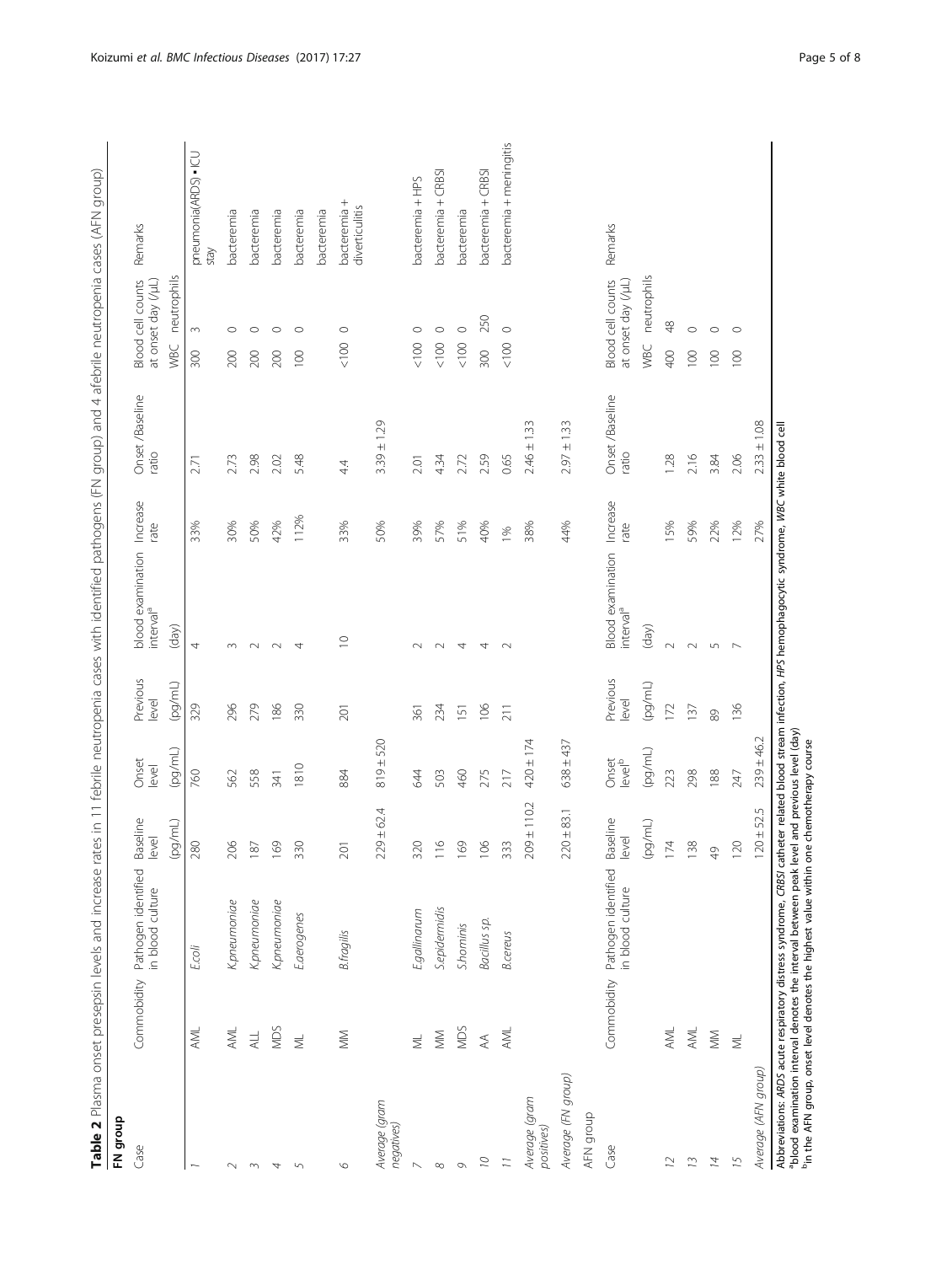<span id="page-5-0"></span>

elevated again, suggesting the ability to detect infection even in an asymptomatic state. After appropriate antibiotic treatment, presepsin level was normalized again. Meanwhile, neutrophil count was below 600/μL. A few days after resolution, the temperature has risen again with erythema nodosa,but presepsin level was within normal range.

In cases of Bacillus sp., plasma presepsin level was not elevated at the onset of febrile neutropenia. In both cases, presepsin level was elevated 2 days after the onset. Case 10 is the aplastic anemia patient in HSCT. He suffered from Bacillus bacteremia as blood stream infection. The onset of FN was on day 3 of chemotherapy. The presepsin level was within normal range on the onset day, but 2 days later, it has increased to 325 pg/mL. Case 11 was AML patient on induction chemotherapy. On day 18, she developed bacteremia and severe meningitis. But presepsin level was 217 pg/mL. Two days later, it showed an increase to 685 pg/mL.

#### Presepsin levels of AFN cases in comparison to FN cases

Table [2](#page-4-0) shows the result of parameters in AFN cases. As for AFN cases, the average of baseline plasma presepsin levels was  $120 \pm 52.5$  pg/mL. There was no drastic

decrease during the severe neutropenic period and none of the values was above the cut off level.

The average of all examined presepsin levels in AFN group ( $n = 25$ ) was  $162 \pm 61.7$  pg/mL, and it was significantly lower than that of FN group  $(n = 69)$  (451 ± 304 pg/mL,  $p = 0.0012$ ).

The highest levels in AFN cases were also compared with onset plasma presepsin levels of FN group.

The average of the highest presepsin levels was  $239 \pm$ 46.2 pg/mL in AFN cases. It was slightly lower than in FN cases (638 ± 437 pg/mL,  $p = 0.099$ , Student's t-test).

## **Discussion**

Presepsin is a one of the subtypes of soluble N-terminal fragment of CD14 protein with molecular weight of 13 kDa. It is the receptor for lipopolysaccharide (LPS) / LPS –binding protein complexes [[2\]](#page-7-0) and is released in the early phase of infection. The molecule rises as early as within 2 h of inflammation onset, which is even earlier than procalcitonin, C-reactive protein (CRP) or interleukin-6 [\[2](#page-7-0), [9\]](#page-7-0). Another fascinating aspect of prespsin is its high specificity for bacterial infections. Because its precursor CD14, expressed on the surface of phagocytes, is internalized during bacterial phagocytosis,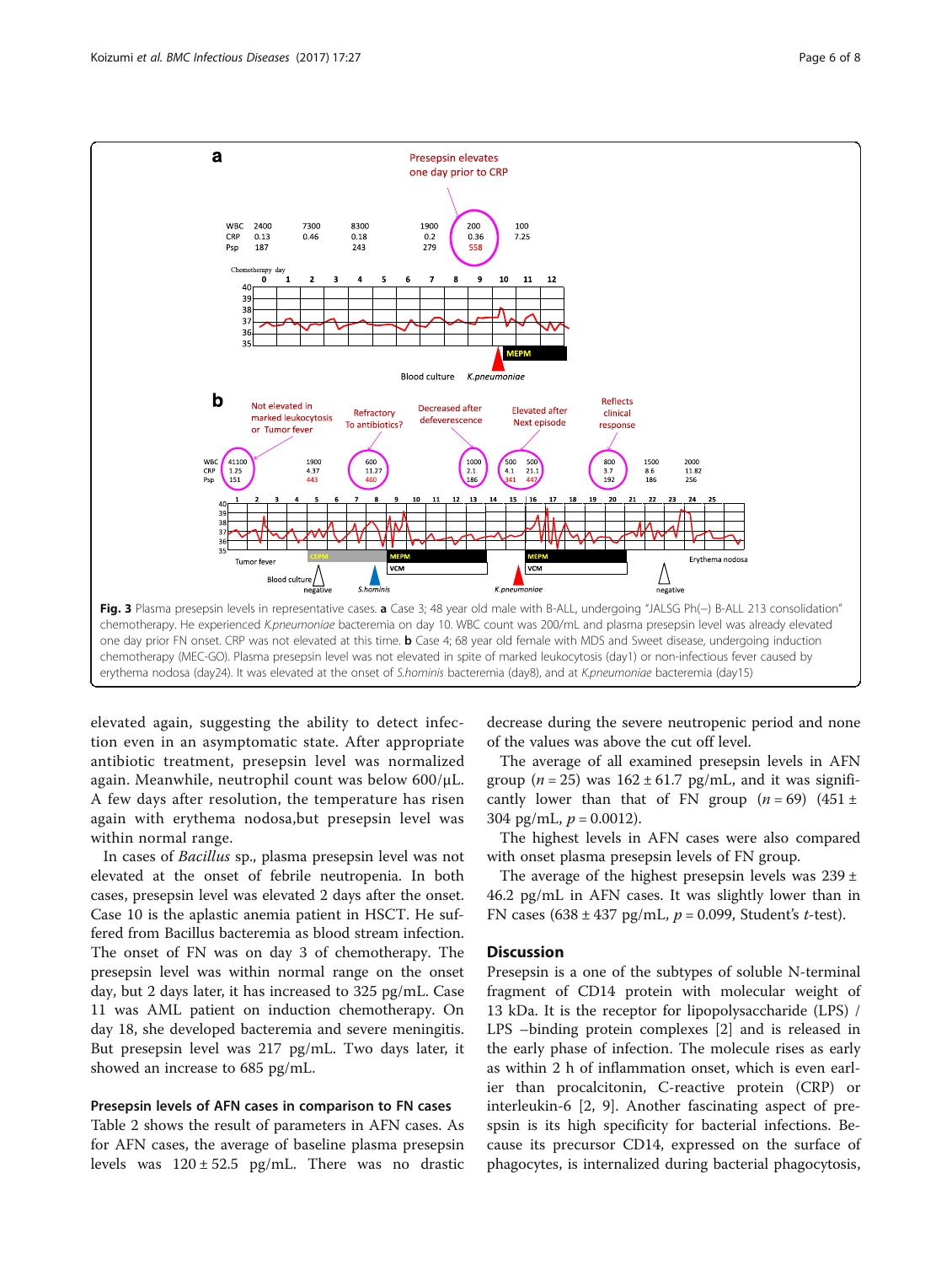<span id="page-6-0"></span>the processed subtype presepsin has strong association with bacterial infections. Nowadays, it is well known that presepsin is a useful early diagnostic marker of sepsis. And there are reports showing its superiority to CRP in differentiating bacteremic SIRS from that of other causes [[10\]](#page-7-0). Its diagnostic efficacy has been proved in various fields such as surgery, burn, neonates, and central nervous system [[11](#page-7-0)–[14](#page-7-0)]. However, the reliability of presepsin in febrile neutropenia has not been well demonstrated so far. Probably the fact that CD14 is expressed in neutrophils or monocytes, might pose a question against its quality, especially in a severe neutropenia after massive chemotherapy.

Our study is one of the first reports showing dynamics of plasma presepsin levels in FN cases. And we proved that 1) presepsin maintains a proper level in severe neutropenia cases, and 2) presepsin is a useful marker for early diagnosis of FN.

The most important finding in this study is that presepsin level was not associated with WBC, neutrophil, or monocyte count. The baseline and the lowest plasma presepsin levels were not extremely low as expected even in neutropenia settings. Giavarina et. al. [[15\]](#page-7-0) studied the presepsin levels of healthy adult controls, concluding that the reference limits for the presepsin were 55–184 pg/mL (90% confidence intervals, CI, were 45 to 58 and 161 to 214, respectively). The lowest value in our study was 48.7 pg/mL (AFN group), which is not so low compared with those reference data. Thus we can say that presepsin maintains a proper level even in severe neutropenia cases. It might be explained by the recent finding that monocyte, rather than neutrophil, is the dominant producer of presepsin [[16\]](#page-7-0). Production from tissue macrophages or resident monocytes might play a role in maintaining the plasma presepsin level.

Another result is that plasma presepsin level was significantly elevated at the early phase of most bacteremia episodes. The data have shown a clear relationship between presepsin level and CRP, suggesting its sensitivity and validity in evaluation of infection. Especially in gram negative bacteremia, it was higher than the normal range in all the cases. Various cutoff levels of presepsin has been proposed to detect bacterial infection, but in those reports, the background of the cases (Intensive care units, emergency room, or general medicine), and goals of the studies (discrimination of bacterial/non bacterial infection, or early detection of sepsis) are different. We simply applied the cutoff level as written in the manufacturer's instruction. The cutoff value of 314 pg/mL was lower than some of the reports [[2](#page-7-0)–[6](#page-7-0)]. We aimed to improve sensitivity rather than specificity because our goal is to detect the FN onset in the early phase and to prevent overt sepsis. However, in the two FN bacteremia cases caused by Bacillus species, presepsin level stayed within the normal range at the onset day. We could say presepsin level is not appropriate to detect early phase of Bacillus bacteremia, though the reason cannot be readily explained. Probably it might be due to the low immunogenicity by this bacterium.

The size of this study was small, and retrospective design can be a limitation. Yet, the retrospective nature of this study has four advantages at least. First, we selected cases with definite diagnosis of bacteremia and severe complications. Second, we included only the cases with severe neutropenia, whose median WBC count at FN onset were 100 /μL. Third, none of the cases had severe renal dysfunction which interferes to the presepsin value [[17\]](#page-7-0). Fourth, the measurement of presepsin levels was made regularly, not in spot, throughout a chemotherapy course and FN episode. So we could follow up the trend from early phase to resolution of bacteremia. Many of the reports deal with mass data yielded from hundreds of patients. But detailed understanding and interpretation of clinical course of every case is also important.

## Conclusion

In conclusion, plasma presepsin level is a reliable marker of FN even in extremely low WBC counts. In addition to absolute value, evaluation of increase rate can help early diagnosis of FN in both myeloid and lymphoid disorders. Closer monitoring of this molecule could prevent infection associated death in hematologic malignancy cases.

#### Additional file

[Additional file 1: Table S1.](dx.doi.org/10.1186/s12879-016-2116-8) Plasma presepsin level change over time compared with CRP in FN group (cases 1–11) and AFN group (cases 12–15). (XI SX 13 kb)

#### Abbreviations

AA: Aplastic anemia; AFN: Afebrile neutropenia; ALL: Acute lymphoid leukemia; AML: Acute myeloid leukemia; CRP: C reactive protein; FN: Febrile neutropenia; HSCT: Hematopoietic stem cell transplantation; IR: Increase rate; LPS: Lipopolysaccharide; MDS: Myelodysplastic syndrome; ML: Malignant lymphoma; MM: Multiple myeloma; RAEB: Refractory anemia with excessive blast; WBC: White blood cell

#### Acknowledgements

None to declare.

#### Funding

This work was not supported by any funding.

#### Availability of data and materials

The data and materials can be obtained on request from the authors.

#### Authors' contributions

YK, AA, and YF designed the study. YK, KS and MS performed the analyses. TO, HM, KK, and KH collected the data. YK, YY and HM drafted the manuscript. All authors reviewed the manuscript. All Authors read and approved the final version of this manuscript.

#### Competing interests

The authors declare that they have no competing interests.